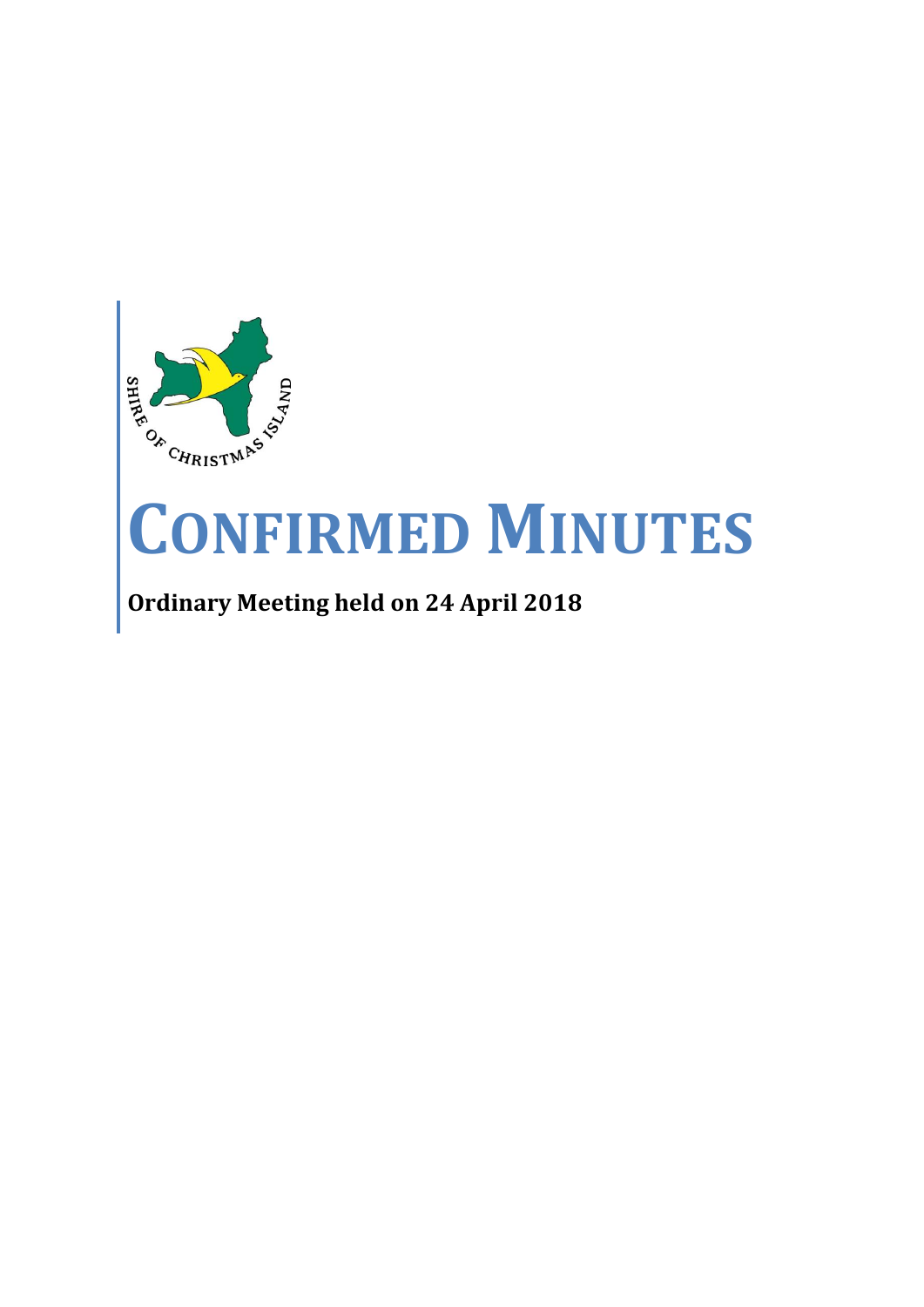

#### **Minutes of the Ordinary meeting of the Shire of Christmas Island Council held at the George Fam Chambers at 7.00pm on Tuesday 24 April 2018**

| Agenda<br>No.  | <b>Item</b>                                                                                                                                                                                                                                  | Page           |
|----------------|----------------------------------------------------------------------------------------------------------------------------------------------------------------------------------------------------------------------------------------------|----------------|
| 1              | <b>DECLARATION OF OPENING/ANNOUNCEMENT OF VISITORS</b>                                                                                                                                                                                       | 1              |
|                | 1.1<br>SHIRE PRESIDENT DECLARED THE MEETING OPEN AT 7.00PM                                                                                                                                                                                   |                |
|                | RECORD OF ATTENDANCES/APOLOGIES/LEAVE OF ABSENCE GRANTED/DECLARATION OF<br><b>FINANCIAL/PROXIMITY &amp; IMPARTIALITY INTERESTS</b>                                                                                                           |                |
|                | 2.1<br><b>RECORD OF ATTENDANCE</b>                                                                                                                                                                                                           |                |
| $\overline{2}$ | 2.2<br><b>LEAVE OF ABSENCE</b>                                                                                                                                                                                                               | $\mathbf{1}$   |
|                | 2.3<br>APOLOGY                                                                                                                                                                                                                               |                |
|                | 2.4<br>DECLARATION OF FINANCIAL/IMPARTIALITY/PROXIMITY INTEREST                                                                                                                                                                              |                |
| 3              | <b>RESPONSE TO PREVIOUS PUBLIC QUESTION TAKEN ON NOTICE</b>                                                                                                                                                                                  |                |
| 4              | <b>PUBLIC QUESTION TIME</b>                                                                                                                                                                                                                  | $\mathbf{1}$   |
| 5              | <b>APPLICATION FOR LEAVE OF ABSENCE</b>                                                                                                                                                                                                      |                |
| 6              | PETITIONS/DEPUTATIONS/PRESENTATIONS                                                                                                                                                                                                          | 1              |
| 7              | CONFIRMATION OF MINUTES OF PREVIOUS MEETING(S)/BUSINESS ARISING FROM<br><b>PREVIOUS MEETINGS</b><br>MINUTES OF ORDINARY COUNCIL MEETING HELD ON 27 MARCH 2018<br>7.1<br>7.2<br><b>BUSINESS ARISING FROM THE MINUTES OF PREVIOUS MEETINGS</b> | $\mathbf{1}$   |
| 8              | ANNOUNCEMENTS BY THE PRESIDING MEMBER WITHOUT DISCUSSION                                                                                                                                                                                     | $\overline{2}$ |
| 9              | <b>COMMITTEE REPORTS</b>                                                                                                                                                                                                                     | 2              |
| 10             | <b>OFFICER REPORTS</b>                                                                                                                                                                                                                       | $\overline{2}$ |
| 10.1           | <b>CHIEF EXECUTIVE OFFICER</b>                                                                                                                                                                                                               | 2              |
|                | 10.1.1 RESCHEDULE OF JUNE 2018 ORDINARY COUNCIL MEETING                                                                                                                                                                                      |                |
|                | <b>MANAGER FINANCE AND IT</b>                                                                                                                                                                                                                |                |
|                | 10.2.1 SCHEDULE OF ACCOUNTS - MARCH 2018                                                                                                                                                                                                     |                |
| 10.2           | 10.2.2 FINANCIAL STATEMENTS - MARCH 2018                                                                                                                                                                                                     | 2              |
|                | 10.2.3 OUTSTANDING RATES/DEBTORS REPORT 31 MARCH 2018                                                                                                                                                                                        |                |

#### **TABLE OF CONTENTS**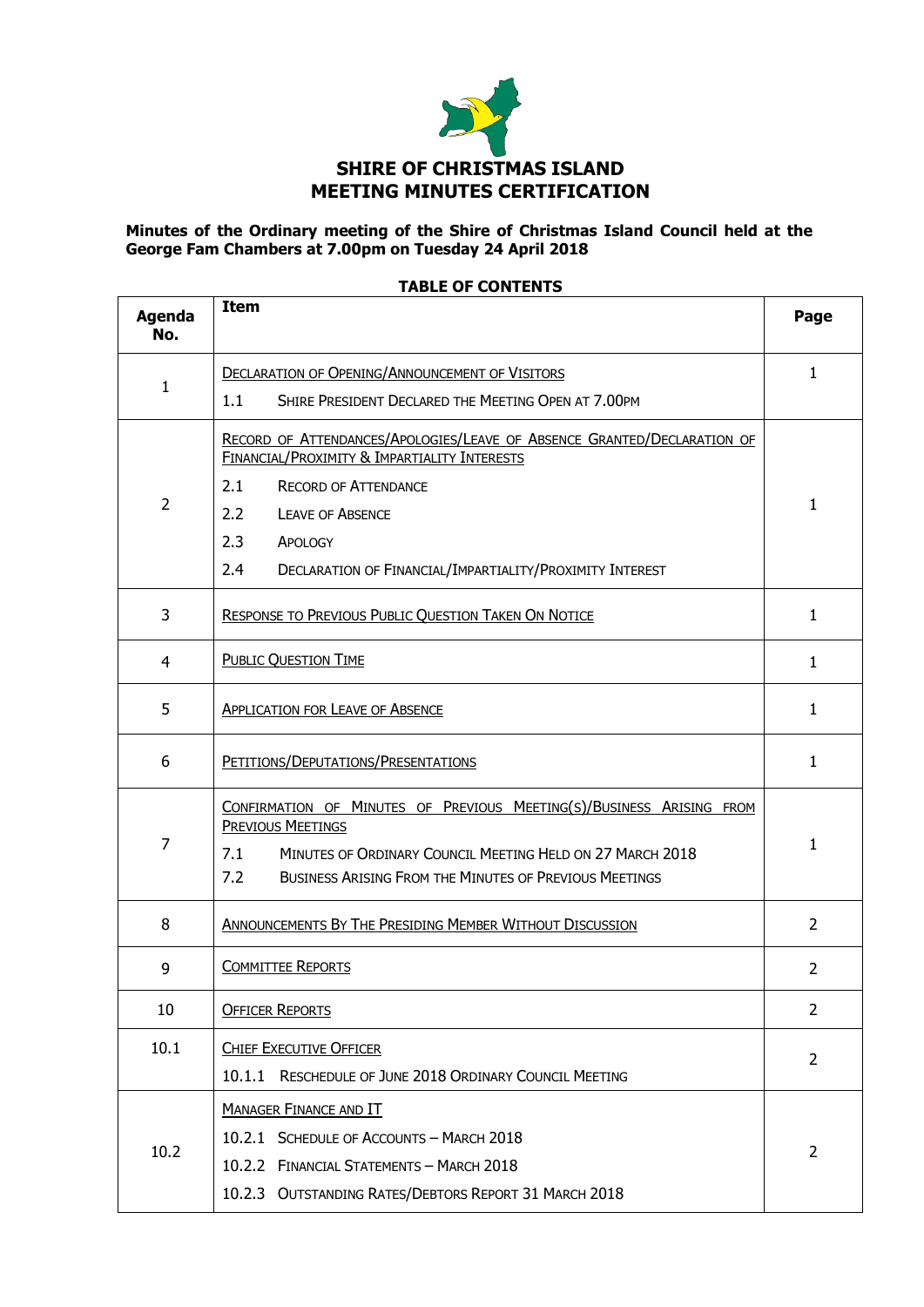| 10.3 | <b>MANAGER COMMUNITY SERVICES</b><br>10.3.1 CELEBRATING 20 <sup>TH</sup> ANNIVERSARY SENIORS WEEK |               |
|------|---------------------------------------------------------------------------------------------------|---------------|
| 10.4 | <b>MANAGER WORK &amp; SERVICES</b>                                                                |               |
| 10.5 | <b>MANAGER RECREATIONAL SERVICES</b>                                                              | 2             |
| 11   | ELECTED MEMBERS MOTIONS OF WHICH PREVIOUS NOTICE HAS BEEN GIVEN                                   | 2             |
| 12   | NEW BUSINESS OF AN URGENT NATURE INTRODUCED BY DECISION OF THE MEETING                            | $\mathcal{P}$ |
| 13   | <b>BEHIND CLOSED DOORS</b>                                                                        | 3             |
| 14   | <b>CLOSURE OF MEETING</b><br>THE SHIRE PRESIDENT CLOSED THE MEETING AT 7.20PM                     | 3             |
| 15   | DATE OF NEXT MEETING: 22 MAY 2018                                                                 | 3             |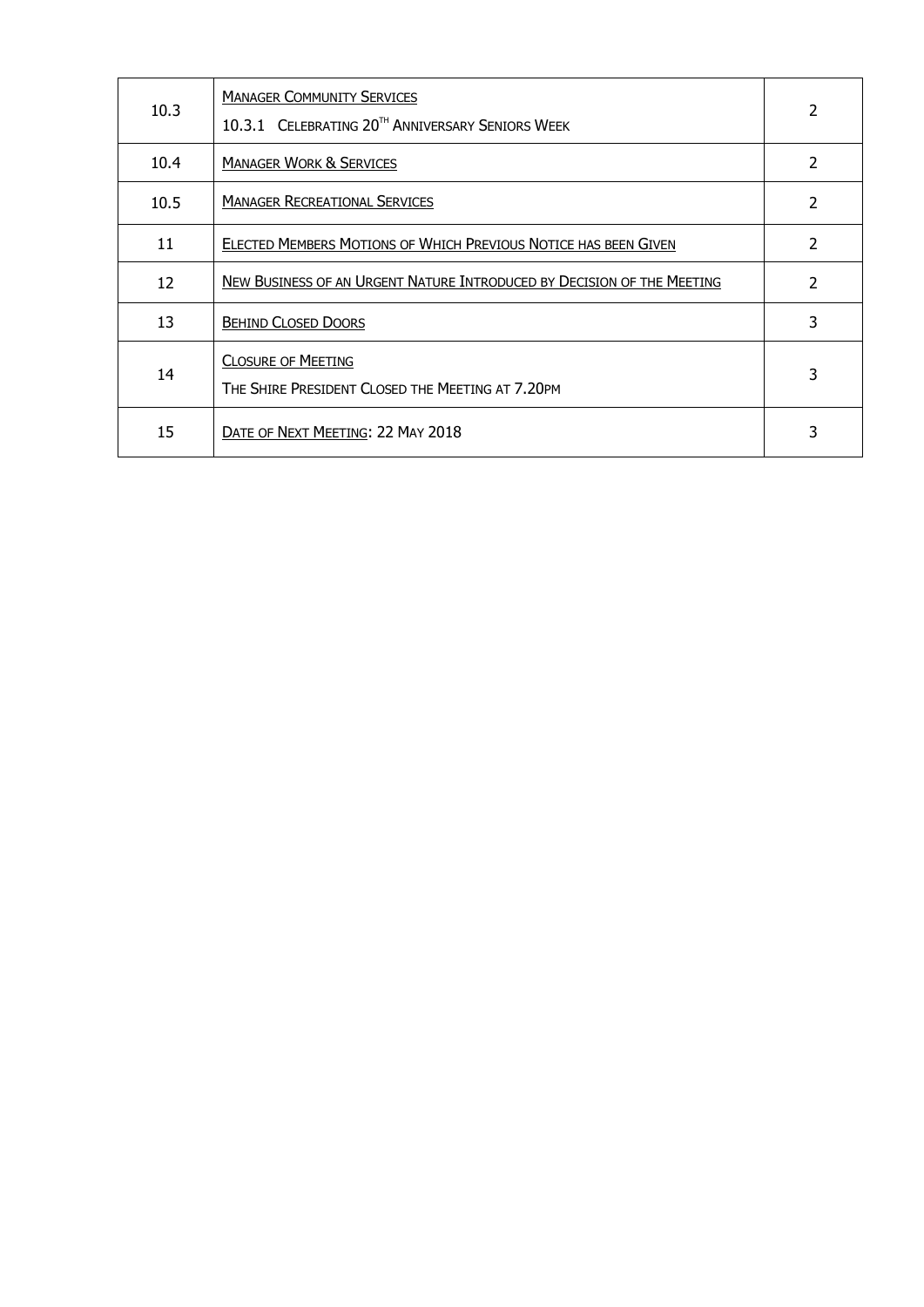

#### **CONFIRMED MINUTES**

**Ordinary Meeting of the Shire of Christmas Island held at the George Fam Chambers at 7.00pm on Tuesday 24 April 2018**

#### **1 DECLARATION OF OPENING/ANNOUNCEMENT OF VISITORS**

The President declared the meeting open at 7.00pm.

#### **2 RECORD OF ATTENDANCE/APOLOGIES/LEAVE OF ABSENCE/ DECLARATIONS OF FINANCIAL INTEREST**

**2.1 Record of Attendance**

Shire President Cr Gordon **THOMSON** Councillors Cr Rosnah **PAL** Cr Philip **WOO** Cr Hafiz **MASLI** Cr Vincent **SAW** Cr Nora **KOH**

Chief Executive Officer **David PRICE** Manager Finance and Admin **GAN** So Hon Manager Community Services **CHEW** Boon Beng Manager Works and Services Terry **CLARKE** 

Minute Taker Shikin **HASINUDIN** 

- 2.2 **Leave of Absence –** Cr **FOO**
- 2.3 **Apologies -** Cr **LEE**
- 2.4 **Declarations of Financial/Impartiality/Proximity Interest**
- **3 RESPONSE TO PREVIOUS PUBLIC QUESTIONS TAKEN ON NOTICE**
- **4 PUBLIC QUESTION TIME**
- **5 APPLICATIONS FOR LEAVE OF ABSENCE**
- **6 PETITIONS/DEPUTATIONS/PRESENTATIONS**
- **7 CONFIRMATION OF MINUTES OF PREVIOUS MEETINGS/BUSINESS ARISING FROM THE MINUTES OF PREVIOUS MEETINGS**
- **7.1 Minutes of Ordinary Council Meeting held on 27 March 2018** Members considered the unconfirmed minutes.

| <b>Council Resolution</b>                                                        |                         |                       |  |  |  |  |
|----------------------------------------------------------------------------------|-------------------------|-----------------------|--|--|--|--|
| Moved: Cr WOO                                                                    | <b>Seconded: Cr SAW</b> | <b>Res. No: 24/18</b> |  |  |  |  |
| That Council adopt the unconfirmed minutes of the 27 March 2018 Council Meeting. |                         |                       |  |  |  |  |
| <b>Carried:</b><br>6/0                                                           |                         |                       |  |  |  |  |

**7.2 Business Arising from the Minutes of Previous Meetings**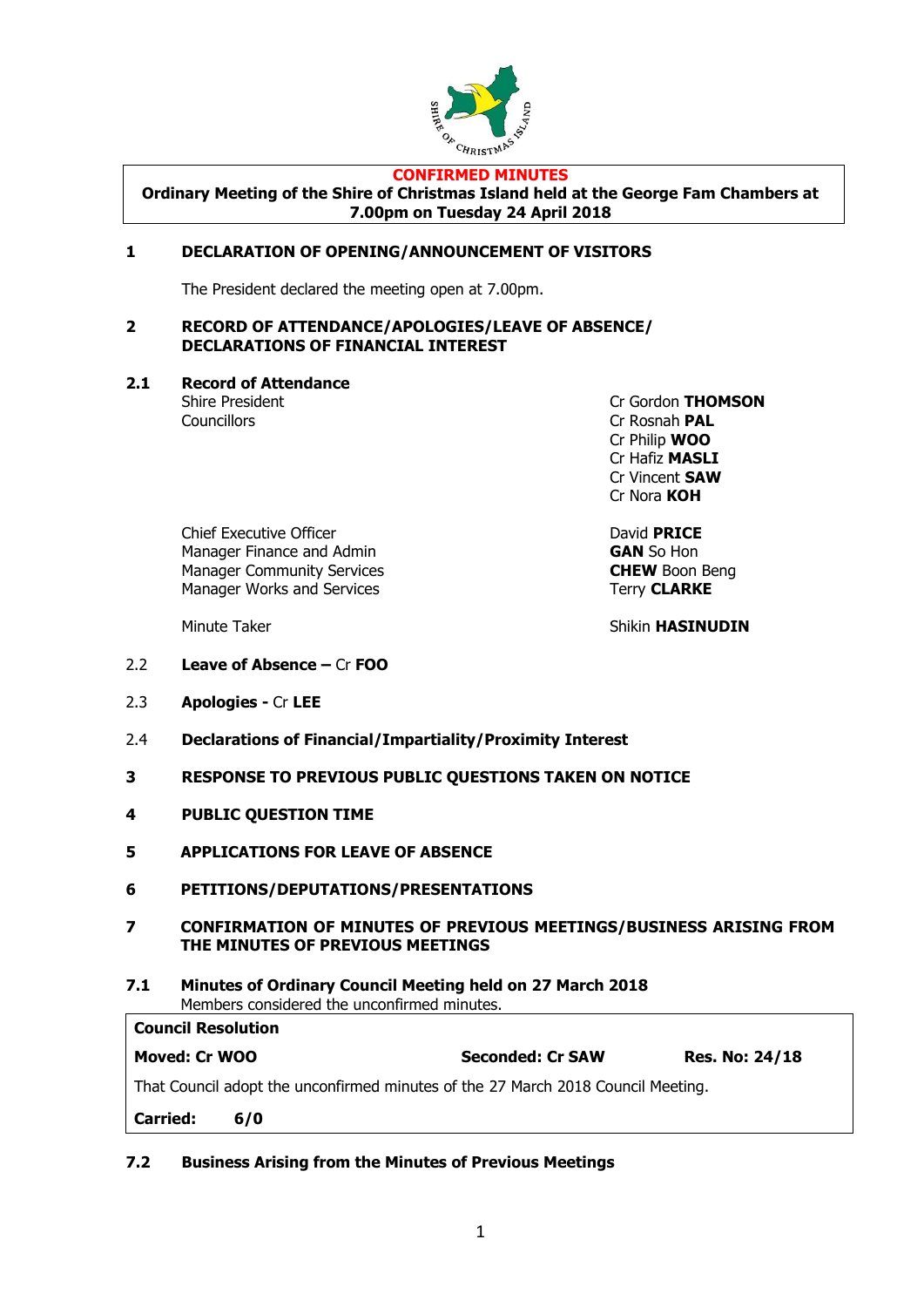| 8                                                                                                                                                                                                                                           | ANNOUNCEMENTS BY PRESIDING MEMBER WITHOUT DISCUSSION |                       |  |  |  |
|---------------------------------------------------------------------------------------------------------------------------------------------------------------------------------------------------------------------------------------------|------------------------------------------------------|-----------------------|--|--|--|
| 9<br><b>REPORTS OF COMMITTEES</b>                                                                                                                                                                                                           |                                                      |                       |  |  |  |
| 10<br><b>REPORTS OF OFFICERS</b>                                                                                                                                                                                                            |                                                      |                       |  |  |  |
| <b>Chief Executive Officer</b><br>10.1<br>10.1.1 Reschedule of June 2018 Ordinary Council Meeting                                                                                                                                           |                                                      |                       |  |  |  |
| <b>Council Resolution</b>                                                                                                                                                                                                                   |                                                      |                       |  |  |  |
| <b>Moved: Cr PAL</b>                                                                                                                                                                                                                        | <b>Seconded: Cr MASLI</b>                            | <b>Res. No: 25/18</b> |  |  |  |
| That Council reschedules the June 2018 Council Meeting date from 26 June to 12 June 2018.                                                                                                                                                   |                                                      |                       |  |  |  |
| <b>Carried:</b><br>6/0                                                                                                                                                                                                                      |                                                      |                       |  |  |  |
| 10.2<br><b>Manager Finance &amp; Administration</b><br>10.2.1 Schedule of Accounts - March 2018                                                                                                                                             |                                                      |                       |  |  |  |
| <b>Council Resolution</b>                                                                                                                                                                                                                   |                                                      |                       |  |  |  |
| <b>Moved: Cr PAL</b>                                                                                                                                                                                                                        | Seconded: Cr KOH                                     | <b>Res. No: 26/18</b> |  |  |  |
| That Council approves the expenditure as presented in March 2018 Schedule of Accounts.                                                                                                                                                      |                                                      |                       |  |  |  |
| 6/0<br><b>Carried:</b>                                                                                                                                                                                                                      |                                                      |                       |  |  |  |
|                                                                                                                                                                                                                                             |                                                      |                       |  |  |  |
| 10.2.2 Financial Statements - March 2018                                                                                                                                                                                                    |                                                      |                       |  |  |  |
| <b>Council Resolution</b>                                                                                                                                                                                                                   |                                                      |                       |  |  |  |
| <b>Moved: Cr WOO</b>                                                                                                                                                                                                                        | <b>Seconded: Cr PAL</b>                              | <b>Res. No: 27/18</b> |  |  |  |
|                                                                                                                                                                                                                                             |                                                      |                       |  |  |  |
| That council receives the Financial Statements of the March 2018 for the Municipal Fund.                                                                                                                                                    |                                                      |                       |  |  |  |
| <b>Carried:</b><br>6/0                                                                                                                                                                                                                      |                                                      |                       |  |  |  |
|                                                                                                                                                                                                                                             |                                                      |                       |  |  |  |
| 10.2.3 Outstanding Rates/Debtors Report 31 March 2018                                                                                                                                                                                       |                                                      |                       |  |  |  |
| <b>Council Resolution</b>                                                                                                                                                                                                                   |                                                      |                       |  |  |  |
| <b>Moved: Cr MASLI</b>                                                                                                                                                                                                                      | <b>Seconded: Cr SAW</b>                              | <b>Res. No: 28/18</b> |  |  |  |
| The report is noted.                                                                                                                                                                                                                        |                                                      |                       |  |  |  |
| <b>Carried:</b><br>6/0                                                                                                                                                                                                                      |                                                      |                       |  |  |  |
| <b>Manager Community Services</b><br>10.3<br>10.3.1 Celebrating 20 <sup>th</sup> Anniversary Seniors Week                                                                                                                                   |                                                      |                       |  |  |  |
| <b>Council Resolution</b>                                                                                                                                                                                                                   |                                                      |                       |  |  |  |
| Moved: Cr WOO                                                                                                                                                                                                                               | <b>Seconded: Cr SAW</b>                              | <b>Res. No: 29/18</b> |  |  |  |
| That the Shire of Christmas Island coordinates the celebration of 20 <sup>th</sup> Anniversary Seniors Week from<br>16 to 22 July 2018 and invites sponsorship from community organisations to assist in facilitating this<br>annual event. |                                                      |                       |  |  |  |
| <b>Carried:</b><br>6/0                                                                                                                                                                                                                      |                                                      |                       |  |  |  |
| 10.4<br><b>Manager Works &amp; Services</b>                                                                                                                                                                                                 |                                                      |                       |  |  |  |
| 10.5<br><b>Manager Recreation Services &amp; Training Officer</b>                                                                                                                                                                           |                                                      |                       |  |  |  |

**12 NEW BUSINESS OF AN URGENT NATURE INTRODUCED BY DECISION OF THE MEETING**